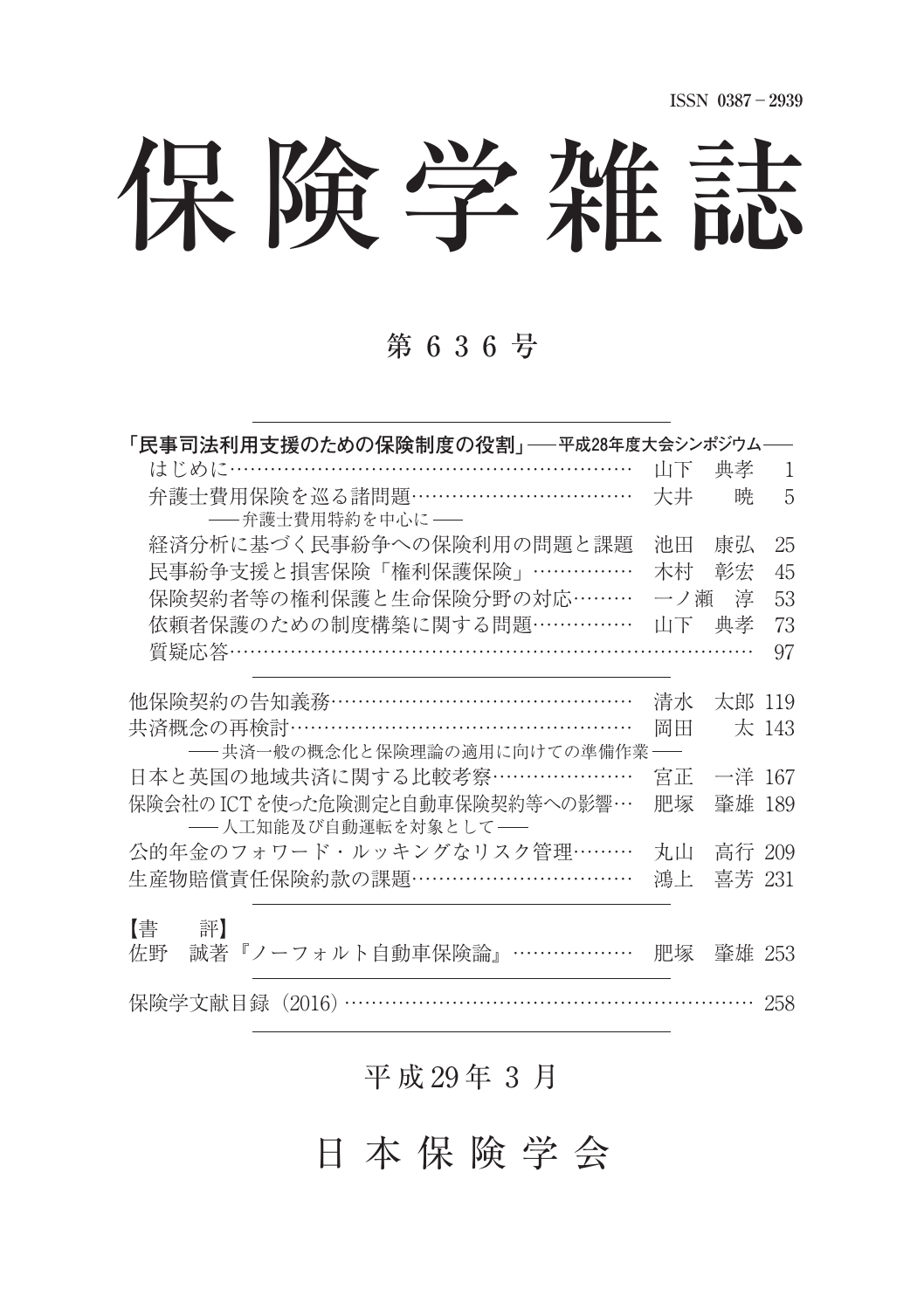**【お知らせ】**

- 1. 保険学雑誌編集方針は、今後、12月号にのみ掲載することになりました。 なお,当学会ホームページにも掲載しておりますので,ご参照ください。
- 2. 来る4月1日(土)をもって、当学会事務局を、現在の損害保険事業総合 研究所から生命保険文化センターに移管いたします(平成28年総会決議に よる)。

(新事務所)

〒100-0005 東京都千代田区丸の内 3-4-1 新国際ビル3階 (公財)生命保険文化センター内 日本保険学会事務局 電話 03-5218-5225 FAX 03-5220-9092 e-mail address gakkai@jsis365.onmicrosoft.com

|                         |   |   | 保 険 学 雑 誌 |                                                                                    |   |              |
|-------------------------|---|---|-----------|------------------------------------------------------------------------------------|---|--------------|
|                         |   | 第 | 636 号     |                                                                                    |   |              |
| 平成29年3月31日 発行           |   |   |           |                                                                                    |   |              |
|                         |   |   |           | 《非壳品》                                                                              |   |              |
|                         |   |   | 編集委員      | 中<br>浜<br>石<br>Ħ<br>河本淳孝<br>澤本百合<br>安井敏晃<br>山下典                                    | 成 | 降<br>一則<br>孝 |
| 編 集 兼<br>発 行 者          | E |   |           | 本保険学                                                                               |   | 会            |
| $\overline{3}$ 101-8335 |   |   |           | 東京都千代田区神田淡路町2-9<br>公益財団法人捐害保険事業総合研究所内                                              |   |              |
| 発 行 所                   | H |   |           | 本保険学会                                                                              |   |              |
| $\overline{3}$ 101-8335 |   |   | 雷         | 東京都千代田区神田淡路町2-9<br>公益財団法人損害保険事業総合研究所内<br>話 (03) 3255 - 5511<br>振替口座 00160-8-607601 |   |              |

印刷所 株式会社 松 涛 企 画 〠102-0074 千代田区九段南 3 - 2 - 2